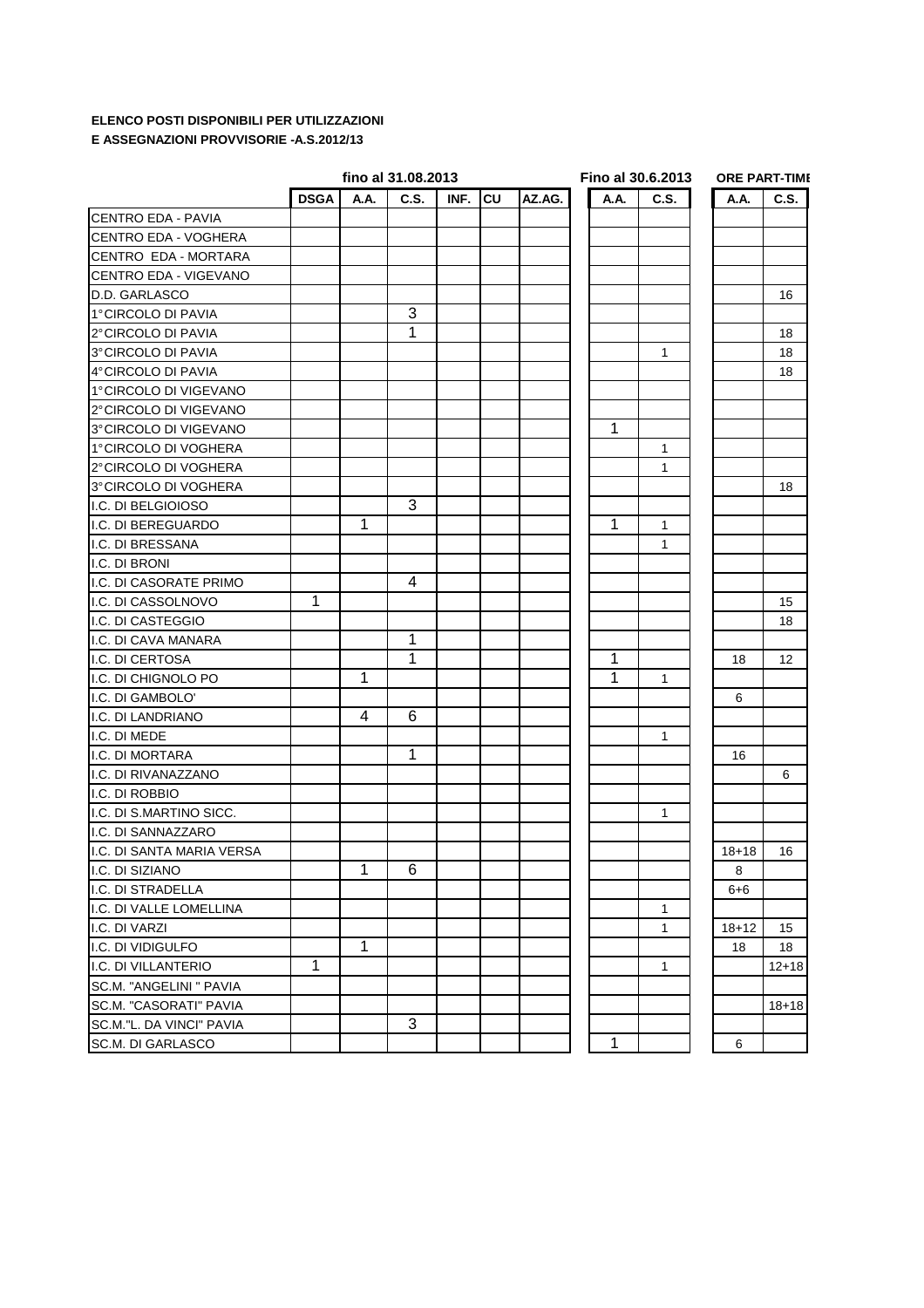|                               | DGSA A.A.    |    | C.S. | <b>INF. ICU</b> | AZ.AG. | A.A. | C.S. | A.A.   | C.S.     |
|-------------------------------|--------------|----|------|-----------------|--------|------|------|--------|----------|
| SC.M. "PASCOLI" VOGHERA       |              |    |      |                 |        |      |      |        |          |
| <b>SC.M. "PLANA" VOGHERA</b>  |              |    |      |                 |        |      |      |        |          |
| SC.M. "BRAMANTE" VIGEVANO     |              |    |      |                 |        |      |      | 18     |          |
| SC.M. "ROBECCHI" VIGEVANO     |              |    |      |                 |        |      |      |        |          |
| LICEO "FOSCOLO" PAVIA         |              | 1  |      |                 |        |      |      |        |          |
| IST.MAG. "CAIROLI" PAVIA      |              |    |      |                 |        |      |      |        |          |
| LICEO "COPERNICO" PAVIA       |              |    | 1    |                 |        |      |      |        |          |
| LICEO "TARAMELLI" PAVIA       |              |    | 2    |                 |        |      |      |        |          |
| II.T.C. "BORDONI" PAVIA       |              | 3  |      |                 |        |      | 1    |        | 18       |
| <b>I.S. "VOLTA" PAVIA</b>     |              |    |      |                 |        | 1    | 1    |        |          |
| II.T.I.S. "CARDANO" PAVIA     |              | 3  | 2    |                 |        |      |      |        |          |
| I.P.C. "COSSA " PAVIA         |              |    | 1    |                 |        |      |      |        |          |
| I.P.S.I.A. "CREMONA" PAVIA    |              |    |      |                 |        |      |      |        |          |
| LICEO "CAIROLI" VIGEVANO      |              |    |      |                 |        |      |      |        |          |
| I.T.C.G. "CASALE" VIGEVANO    |              |    |      |                 |        |      |      |        |          |
| II.T.I.S. "CARAMUEL" VIGEVANO |              |    |      |                 |        |      |      |        |          |
| I.S. "RONCALLI" VIGEVANO      |              |    |      |                 |        |      |      |        |          |
| I.S. "OMODEO" MORTARA         |              |    |      |                 |        |      |      | $6+12$ |          |
| I.P.A. "POLLINI" MORTARA      |              |    |      |                 |        |      |      |        |          |
| I.S. "FARAVELLI" STRADELLA    |              |    |      |                 |        | 1    |      | 18     | $12 + 6$ |
| LICEO "GALILEI" VOGHERA       |              |    |      |                 |        |      |      |        | 15       |
| I.T.A. "GALLINI" VOGHERA      |              |    |      | 1               |        |      |      |        | 18       |
| I.S. "CALVI" VOGHERA          |              |    |      |                 |        | 1    |      |        |          |
| I.S. "MASERATI" VOGHERA       |              |    |      |                 |        |      |      |        |          |
| <b>TOTALI</b>                 | $\mathbf{2}$ | 15 | 35   | 1               |        | 8    | 13   |        |          |